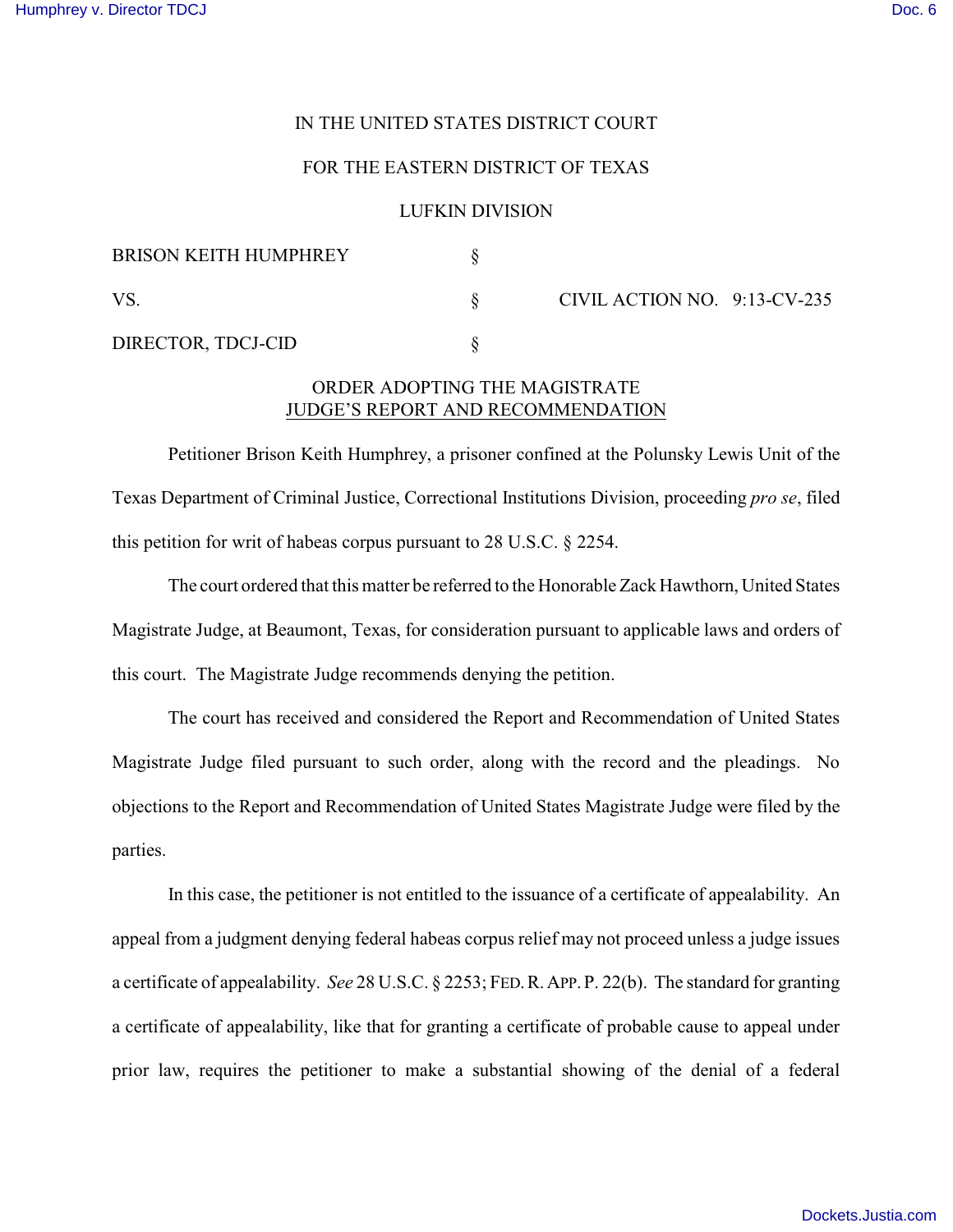constitutional right. *See Slack v. McDaniel*, 529 U.S. 473, 483-84 (2000); *Elizalde v. Dretke*, 362 F.3d 323, 328 (5th Cir. 2004); *see also Barefoot v. Estelle*, 463 U.S. 880, 893 (1982). In making that substantial showing, the petitioner need not establish that he should prevail on the merits. Rather, he must demonstrate that the issues are subject to debate among jurists of reason, that a court could resolve the issues in a different manner, or that the questions presented are worthy of encouragement to proceed further. *See Slack*, 529 U.S. at 483-84; *Avila v. Quarterman*, 560 F.3d 299, 304 (5th Cir. 2009). If the petition was denied on procedural grounds, the petitioner must show that jurists of reason would find it debatable: (1) whether the petition raises a valid claim of the denial of a constitutional right, and (2) whether the district court was correct in its procedural ruling. *Slack*, 529 U.S. at 484; *Elizalde*, 362 F.3d at 328. Any doubt regarding whether to grant a certificate of appealability is resolved in favor of the petitioner, and the severity of the penaltymay be considered in making this determination. *See Miller v. Johnson*, 200 F.3d 274, 280-81 (5th Cir. 2000).

Here, the petitioner has not shown that any of the issues raised by his claims are subject to debate among jurists of reason, or that a procedural ruling was incorrect. In addition, the questions presented are not worthy of encouragement to proceed further. Petitioner has failed to make a sufficient showing to merit the issuance of a certificate of appealability.

#### O R D E R

Accordingly, the findings of fact and conclusions of law of the Magistrate Judge are correct, and the report of the Magistrate Judge is **ADOPTED**. A final judgment will be entered in this case